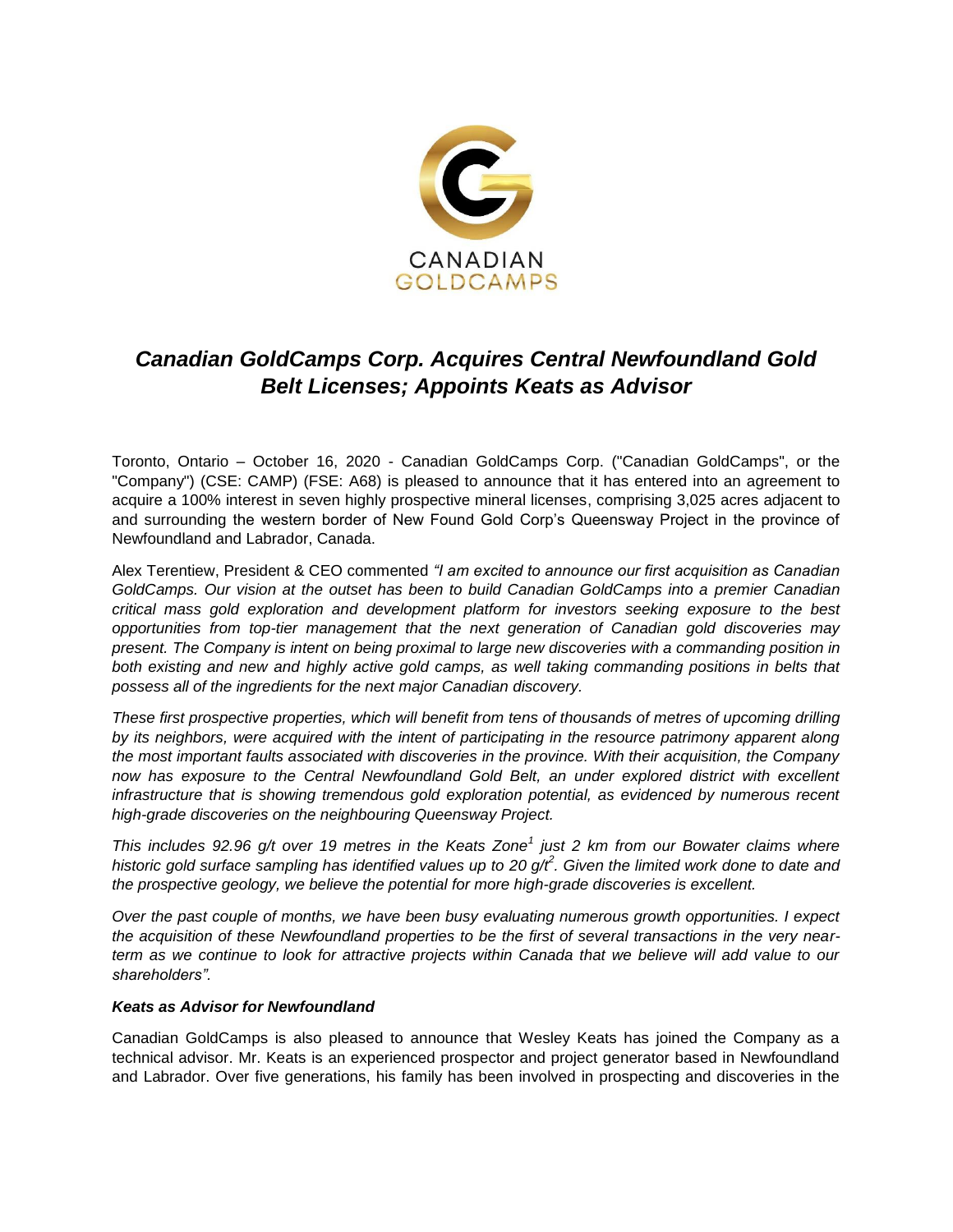province and globally, including Point Leamington, Tally Pond, Duck Pond and the high-grade Keats Zone at New Found Gold's Queensway project, 2 kms from our Bowater project.

His career started with Noranda Mining & Exploration in the 1990's focused in Newfoundland and Labrador. Mr. Keats has owned and operated a global exploration service company for 10+ years completing exploration programs in over seven different countries and covering most major mining jurisdictions around the world. Mr. Keats is currently the Senior Field Exploration Manager for Klondike Gold Corp. where he has worked for the past six years.

## **All Claims Are Proximal to the NE Trending Dog Bay Suture**

The north-east trending Dog Bay Suture (or Dog Bay Line, as it is often referred to) and the parallel Appleton and JPB Faults have been identified as hosting significant gold-bearing potential, evidenced by New Found Gold's discoveries on the neighbouring Queensway property, as well as Marathon Gold's Valentine Lake deposit, approximately 150 km to the south.

The Bowater License, contiguous to the west with New Found Gold's Queensway North property and the nearby high-grade Keats zone, where two drills are currently turning and an initial 12,000m drill program is targeted, returned historic grab samples of up to 20g/t Au by Noranda Exploration Company Limited<sup>2</sup> when it was discovered in 1987.

At the Bellman's Pond license, as reported in the provincial assessment reports<sup>3</sup>, disseminated pyrite and arsenopyrite mineralization occurs in silicified and chloritic greywackes of the Davidsville Group. Two parallel, stratigraphically controlled, gossanous fault zones, spaced about 20m apart and 3-4 meters wide, have returned values up to 4.1 g/t Au with high arsenic values on limited sampling. These fault zones are open for expansion along strike and at depth. Heavy mineral concentrate sampling from tills on the property have returned up to 650ppb Au and 4320 ppm As, which are highly anomalous and warrant follow-up sampling as they occur outside of the known mineralization.

The O'Reilly showing, as reported in the provincial assessment reports<sup>4,5</sup>, consists of an east-northeast trending zone of intense silicification and quartz veining in siltstone or very fine-grained sandstone. Vuggy quartz and chalcedonic silica are the dominant textures with the southern flank of the zone containing a black, silica sealed fault breccia. The alteration has been traced over a 3 km strike length and includes the O'Reilly extension showing 2 km to the northeast, which returned values of up to 6.35 g/t Au. The black, silica-sealed fault breccia at O'Reilly has returned a channel samples of up to 5.2 g/t Au and grab samples of 12.98 g/t.

#### **Transaction Details**

The seven properties, which cover approximately 3,025 acres, are being acquired for total consideration of \$20,000 in cash and 1.143 million shares. The acquisition is subject to certain approvals, including regulatory approval. The properties are subject to a 2% royalty, of which 1% may be repurchased for \$1 million any time prior to the commencement of commercial production. All values are in Canadian dollars.

#### **Qualified Persons Review**

The technical and scientific information contained within this news release has been reviewed and approved by Bob Komarechka, P.Geo., a director of Canadian GoldCamps Corp. and Qualified Person as defined by National Instrument 43-101 policy.

References:

<sup>1</sup> As reported by New Found Gold Corp. on January 28, 2020. [Link to news release.](https://newfoundgold.ca/news/mexican-gold-to-complete-business-combination-with-new-found-gold-intersects-92-86-g-t-au-over-19-0-metres-at-queensway-gold-project-in-newfoundland/)

 $2$  Quinlan, Roland and Marilyn, 2015: First year assessment report of prospecting and geochemical investigations on license #22216M. The Golden Bullet Extension Property, Glenwood Area, East Central Newfoundland. Newfoundland and Labrador Department of Natural Resources, Geological Survey 002D/15/0916.